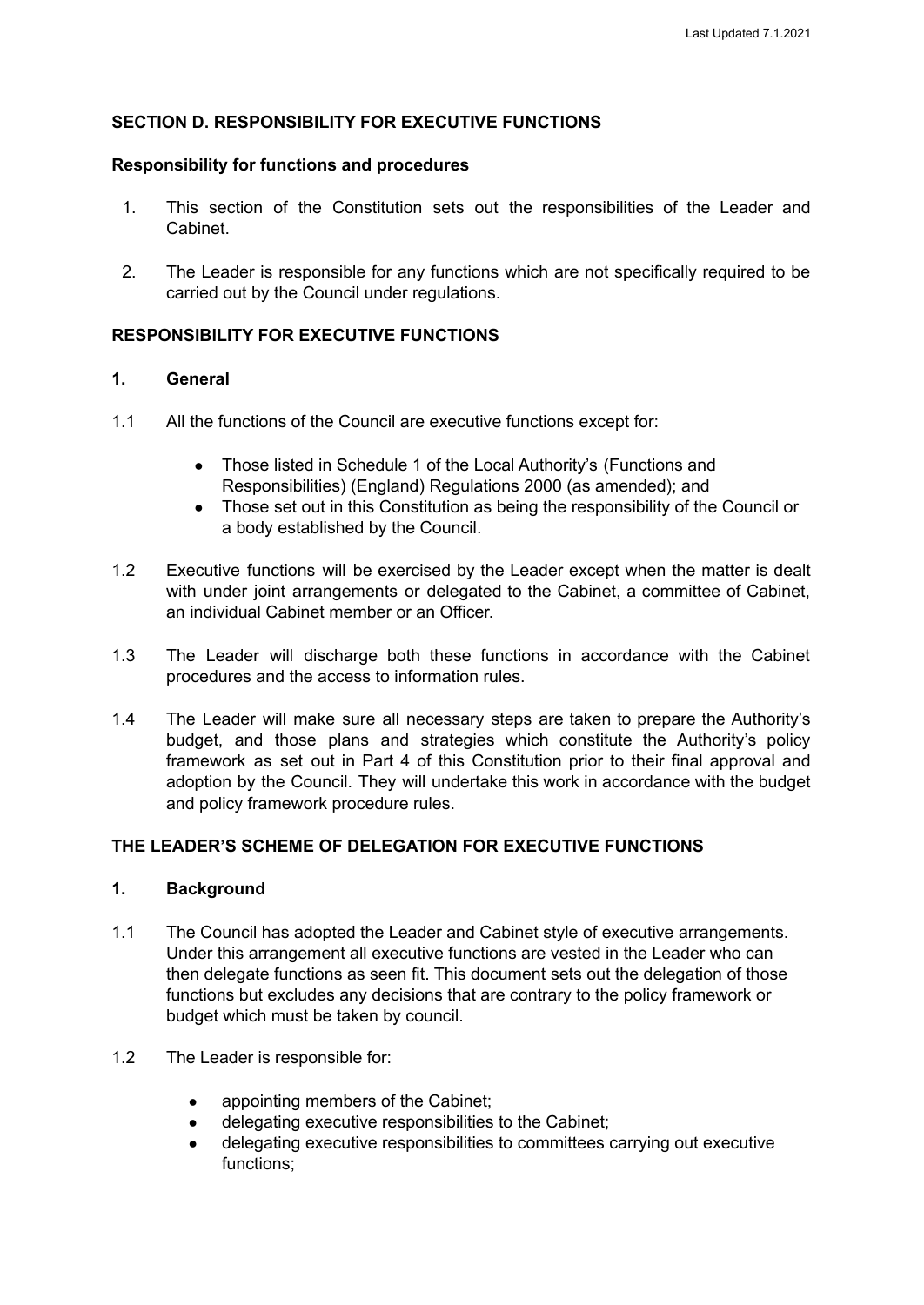- delegating executive responsibilities to individual Cabinet members;
- allocating executive responsibilities to officers;
- allocating executive responsibilities when no-one has responsibility for them.
- 1.3 The Leader can at any time take back responsibilities delegated to committees of the Cabinet, an individual Cabinet member or officer, or decide to delegate them on certain conditions. (i.e. The Leader can choose to exercise any powers in the Scheme of Delegation).
- 1.4 The Leader can also decide to delegate further responsibilities to committees of the Cabinet, individual Cabinet members or to an officer.
- 1.5 Executive responsibilities are carried out on behalf of the council and in the council's name.

#### **2. Delegations to Cabinet**

- 2.1 The Leader has decided that some executive decisions must be agreed by the Cabinet (set out in section 2.2).These decisions will be taken collectively by all Cabinet members, unless the Cabinet takes a specific decision to delegate that decision to a Cabinet member, committee or officer.
- 2.2 The decisions that must be agreed by the Cabinet are:

## **Key Decisions**

A key decision is an executive decision (taken by Cabinet, portfolio holders or by officers on Cabinet's behalf) that is likely:

(i) to result in the Council incurring expenditure which is, or the making of savings which are, significant having regard to the council's budget for the service or function to which the decision relates; or

(ii) to be significant in terms of its effects on communities living or working in an area comprising two or more wards in the district.

To help clarify what should be included as a key decision in this document, Thanet District Council has set the following thresholds:

| <b>Type of Decision</b>     | Threshold        | <b>Key Decision?</b>                     |
|-----------------------------|------------------|------------------------------------------|
| Decisions involving<br>(a)  | None             | No, unless significant effect on         |
| expenditure within relevant |                  | communities (i.e. it affects two or      |
| budget approved by Council. |                  | more wards or has a very significant     |
|                             |                  | impact within one ward)                  |
| Decisions involving<br>(b)  | Any excess which | Yes, if above threshold. If at or below  |
| expenditure in excess of    | exceeds the FPR  | threshold, a key decision if significant |
| relevant budget approved by | virement rules.  | effect on communities (as above).        |
| Council.                    |                  |                                          |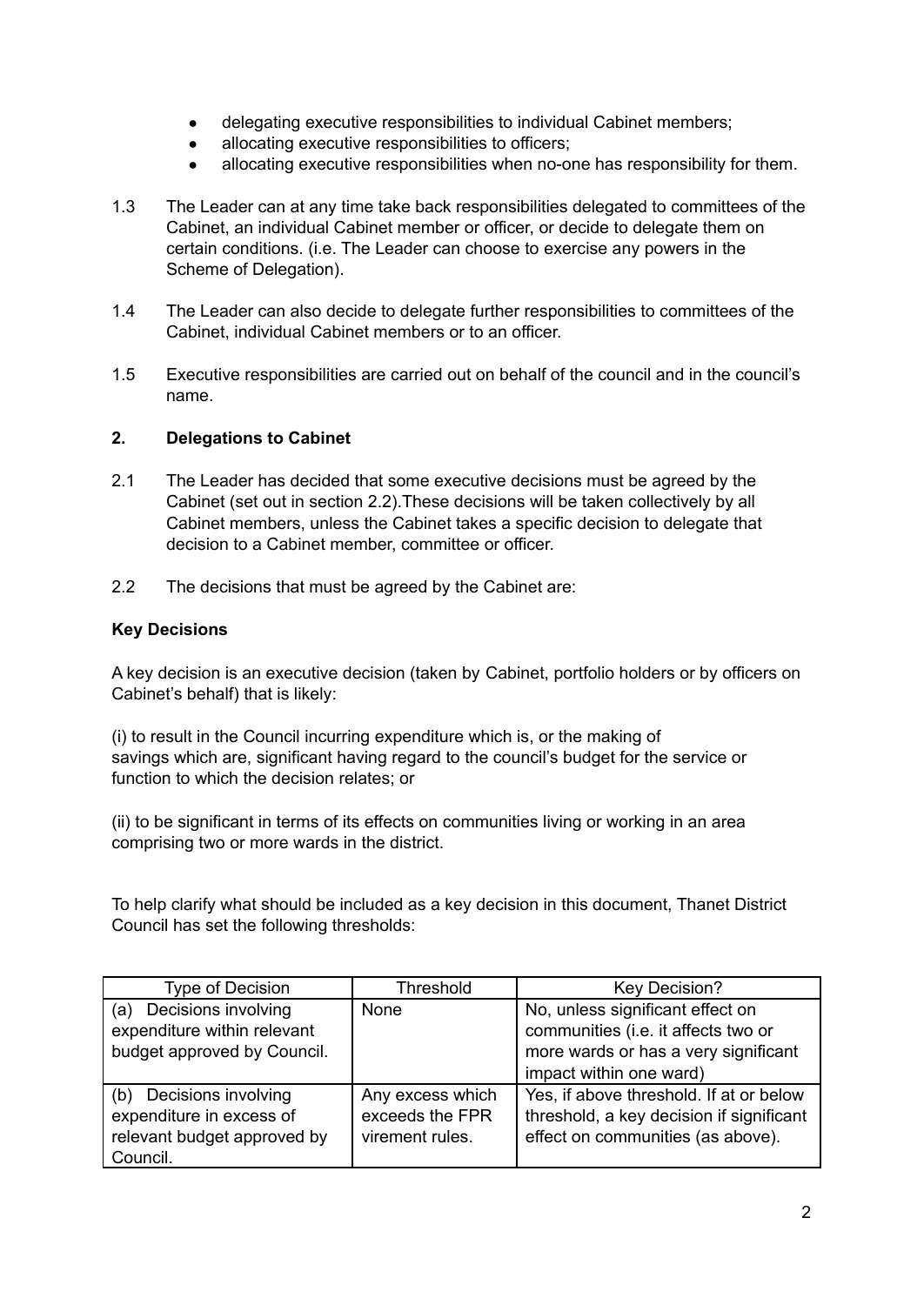| (c) Decisions on cash flow, | None. | No, unless significant effect on |
|-----------------------------|-------|----------------------------------|
| investments and borrowings. |       | communities (as above).          |
| (d) Decisions to make       | None. | No, unless significant effect on |
| savings.                    |       | communities (as above).          |

#### **3. Areas of Responsibility of Individual Cabinet Members**

3.1 The individual members of Cabinet will have responsibility for the functions that are set out in below.

#### **4. Delegations to Cabinet Members**

#### **A. General Delegations to all Portfolio Holders**

In addition to acting collectively in the Cabinet, each Cabinet Member will have the general role of providing leadership and guidance in respect of all executive functions within the portfolio area for which they are accountable and the promoting and improving of the Council's profile and public perception.

In accordance with the Secretary of State's guidance, Cabinet Members should amongst other things:

- (i) ensure that they have sufficient time to focus on broad strategic issues (para 4.21 of the Guidance); and
- (ii) seek advice from relevant officers before taking a decision within their own delegated authority; where appropriate this should include taking legal advice, financial advice and professional officer advice (particularly about contractual matters) as well as consulting the Monitoring Officer where there is a doubt about legal powers (para 4.44 of the Guidance).

Any matter within a Cabinet Member's delegated powers may be referred by them to Cabinet for decision.

To regularly review the effectiveness of policies and the performance of services and make recommendations for continuous improvement to the Cabinet.

To oversee the capital and revenue budgets in areas of responsibility to ensure expenditure and income is consistent with the Council's agreed budget.

To be consulted by Corporate Directors upon in year changes to fees and charges (including the introduction of new fees and charges)

To liaise and work with other portfolio holders on cross cutting areas of responsibility and make recommendations to Cabinet as appropriate. [Note: Any matter relating to more than one portfolio area must be referred by the portfolio holders to Cabinet for decision.]

To oversee the review of fees and charges and recommend changes in line with the Council's agreed budget strategy.

To make or agree recommendations to Cabinet in relation to new policy areas.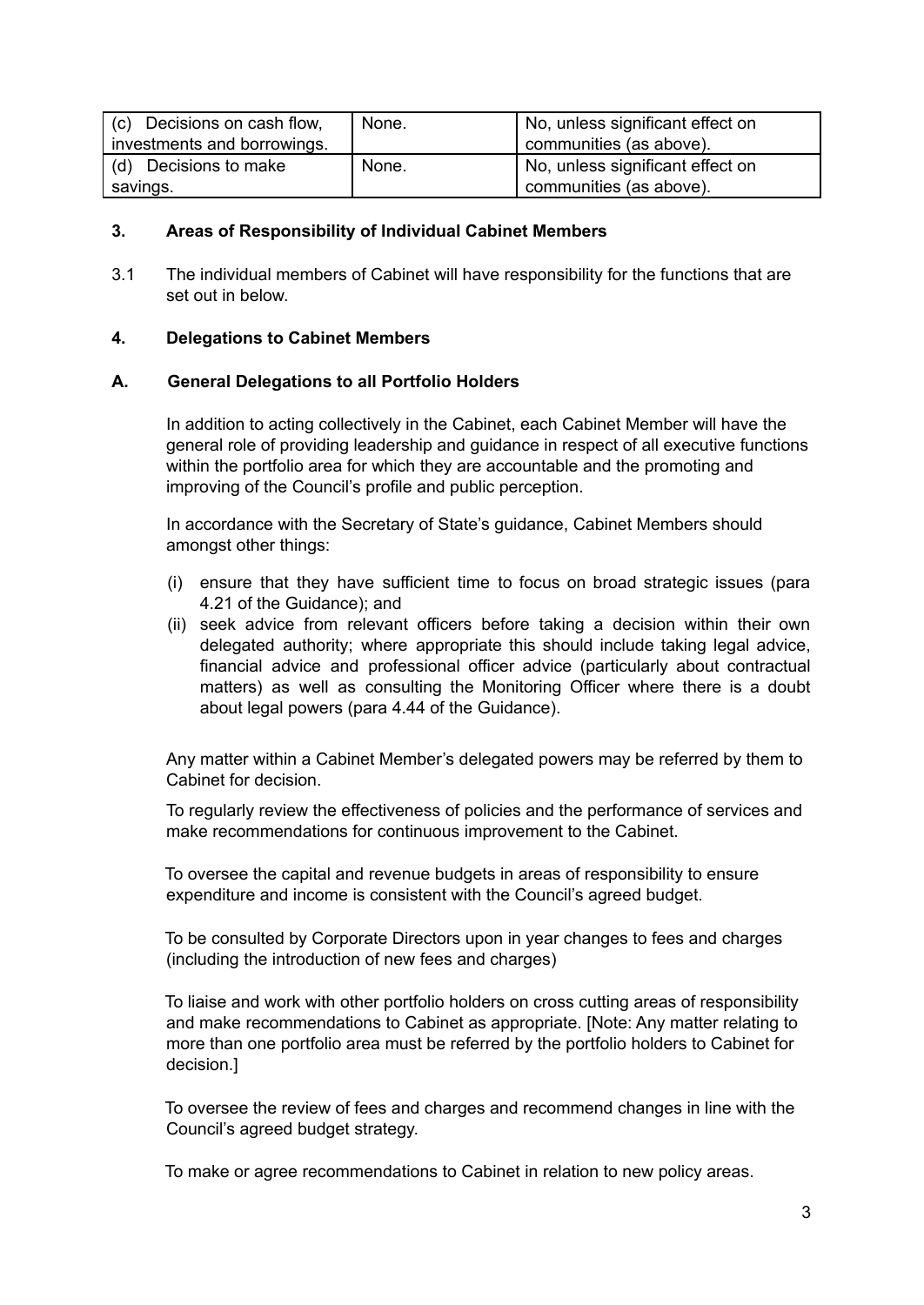To consider and endorse service plans to ensure compliance with the Corporate Plan.

To be accountable to the Cabinet for the implementation of agreed priorities and final recommendations from the Corporate Plan, Service Plans and reviews and to consider and act on reports received from officers monitoring progress.

To authorise the making of applications for planning permission for proposed development relating to the Member's portfolio area.

To make recommendations to Cabinet on bids for additional funding; expenditure; variations to expenditure and the letting of contracts for works; goods and services, in accordance with the Council's Contract Standing Orders. To support individual projects within the Cabinet Member's portfolio area, provided such expenditure is within the overall project budget and above the prevailing virement threshold.

In any case where a matter is urgent and a decision cannot reasonably await the next meeting of the Cabinet and the relevant portfolio holder does not have a general or specific delegated power, the relevant portfolio holder may nevertheless make a decision on behalf of the Cabinet subject (except in the case of the Leader) to prior consultation with the Leader and subject to the decision being reported to Cabinet as soon as practicable. [Note: in the case of a key decision the Access to Information Procedure Rules must still be complied with.]

## **B. Specific Delegations to Portfolio Holders**

Leader of the Council

- 1. To approve the appointment of Council Members to sit on external Partnership
- 2. Boards related to regeneration and to monitor their performance in accordance with approved guidance;
- 3. To nominate a Cabinet Member to act on their behalf on a specific project;
- 4. To recommend to Council and Cabinet (as the case may be) the appointment or nomination of Members to fill vacancies on the Approved Table of Outside Bodies;
- 5. To exercise any specific delegated power of any Cabinet Member;

#### Portfolio Holder for Operational Services

1. To approve following public consultation, all parking orders, taxi rank locations, street management schemes and resident parking schemes;

#### Portfolio - Financial Services and Governance

- 1. To approve the write off of debts over £10,000;
- 2. To authorise terms for the acquisition and sale of property with an estimated value of over £250,000.

# **C. Portfolio - Port and Harbours, Ramsgate Regeneration and Planning**

## **Scope of Portfolio:**

To lead policy development and advise the Cabinet on: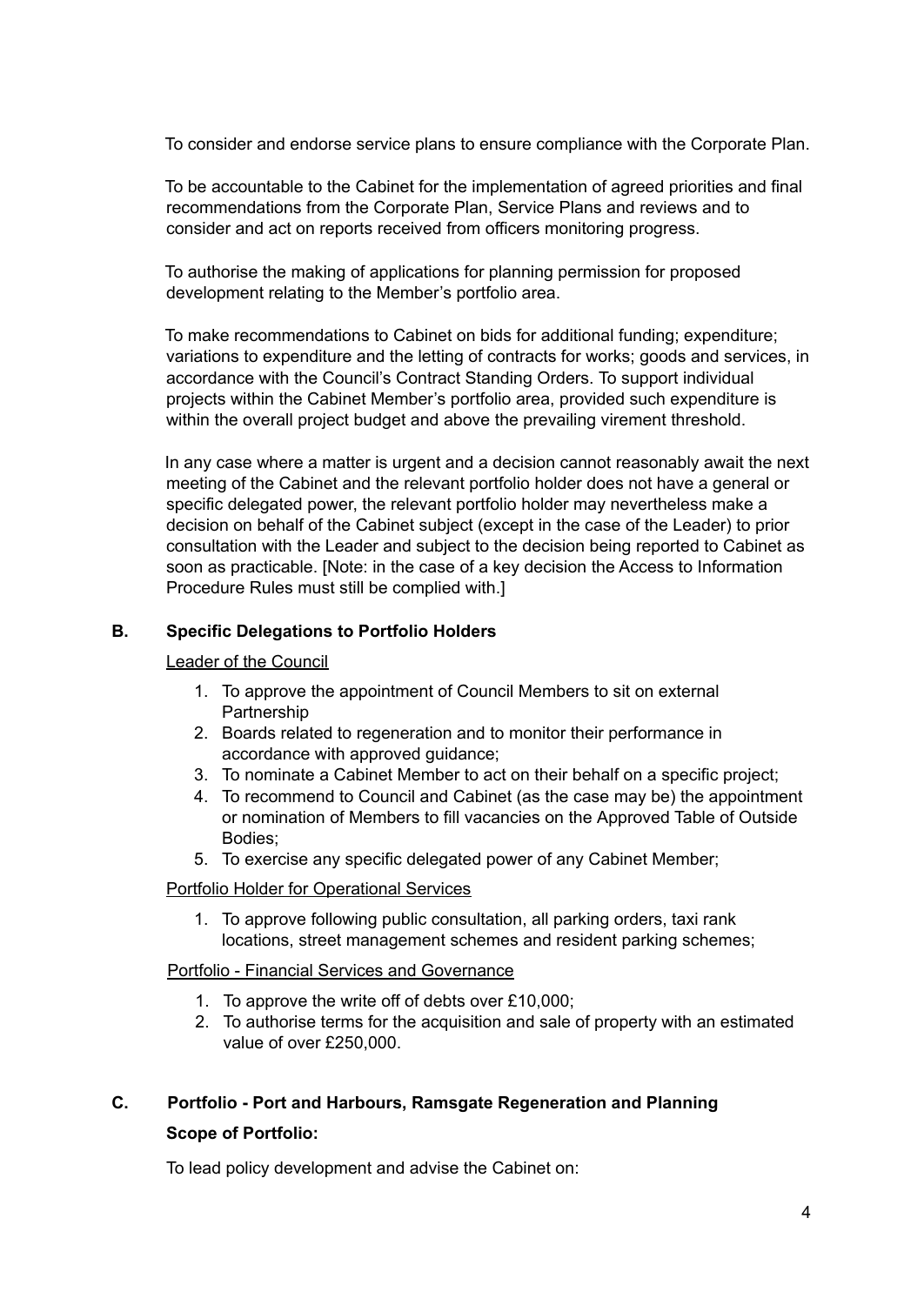- 1. Corporate Plan;
- 2. Media, PR and Communications;
- 3. Strategic Planning, Planning Policy and the Local Plan;
- 4. Major Strategic Projects;
- 5. Port and Harbours;
- 6. Corporate Performance and Risk

# **D. Deputy Leader of the Council**

To act on behalf of the Leader when they are absent or unable to act and may nominate any Cabinet member to deputise for the Leader in the absence of the Leader and Deputy Leader. To work under the Leader's direction on Cabinet co-ordination and ensure resolution of any inter portfolio issues.

## **E. Portfolio - Operational Services**

## **Scope of Portfolio**

To lead policy development and advise the Cabinet on:

- 1. Parking (including civil parking enforcement);
- 2. Waste management, recycling and street cleaning;
- 3. Streetscene enforcement (including fly-tipping);
- 4. Parks including playgrounds and green spaces;
- 5. Cemeteries and crematoria;
- 6. Public conveniences;
- 7. Management of the foreshore;
- 8. Environmental Health;
- 9. Strategic Licensing

# **F. Portfolio - Financial, Administration and Community Wealth Building**

#### **Scope of Portfolio:**

To lead policy development and advise the Cabinet on:

- 1. Finance including revenue and capital for general fund and HRA budgets preparation and monitoring;
- 2. Medium Term Financial Strategy;
- 3. Treasury Management;
- 4. Housing and Council Tax Benefits and Revenues (including Debt Recovery);
- 5. Community Wealth Building;
- 6. Information and Communications Technology;
- 7. Customer Services;
- 8. Information, records and data management and strategy;
- 9. Member Training and Development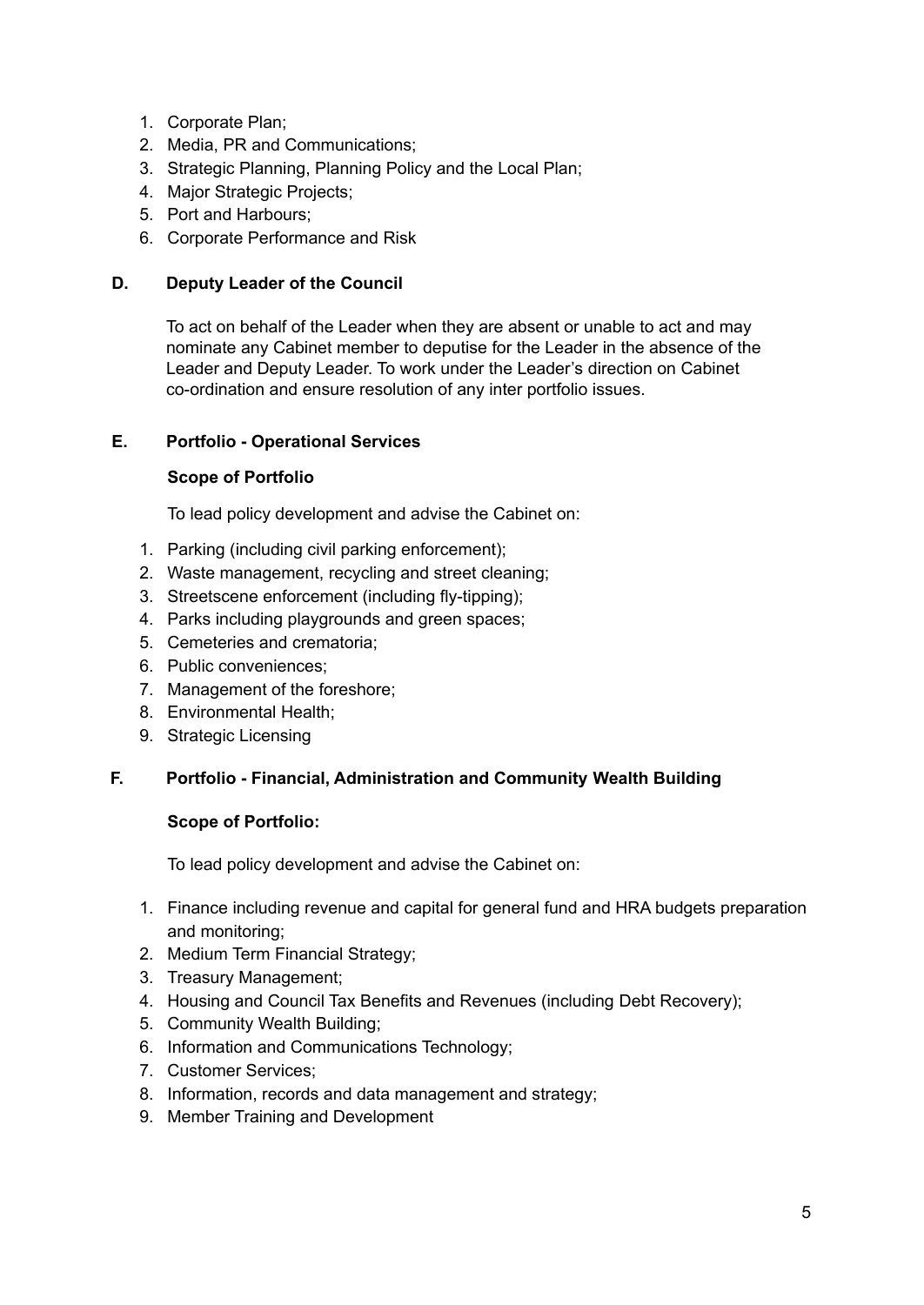## **G. Portfolio - Housing and Community Services**

### **Scope of Portfolio**

To lead policy development and advise the Cabinet on:

- 1. Community Safety (including the Community Safety Partnership);
- 2. The Margate Task Force Board;
- 3. Health and wellbeing, recreation and leisure;
- 4. Private Sector Housing (including the Margate Housing Intervention Programme);
- 5. Housing Strategy;
- 6. Homelessness;
- 7. Housing landlord services;
- 8. Democracy and Governance

## **H. Portfolio – Corporate Estates and Economic Development**

#### **Scope of Portfolio:**

To lead policy development and advise the Cabinet on:

- 1. Regeneration and economic development;
- 2. Climate Emergency Response;
- 3. Tourism and beach management;
- 4. Corporate property and land;
- 5. Facilities management;
- 6. Building control;
- 7. Heritage and Museums

# **5. DELEGATIONS TO EAST KENT SERVICES**

Certain functions are delegated to East Kent Services see Section F.

# **6. GENERAL RULES AS TO CABINET DELEGATIONS**

- a. Cabinet can authorise a Cabinet Member, Committee or an Officer to carry out its delegated responsibilities on its behalf;
- b. A Cabinet Member can authorise a Committee or an Officer to carry out their delegated responsibilities on their behalf;
- c. Committee can authorise a Sub-Committee or an Officer to carry out their delegated responsibilities on their behalf.

# **6.1 DELEGATION TO OFFICERS**

(1) All executive responsibilities except the ones in Sections 2 and 4 above are delegated to the Officers in the corporate management team and the Service Directors (see SECTION E) noting any capital and revenue delegation limits.

An Officer can only carry out a responsibility if: